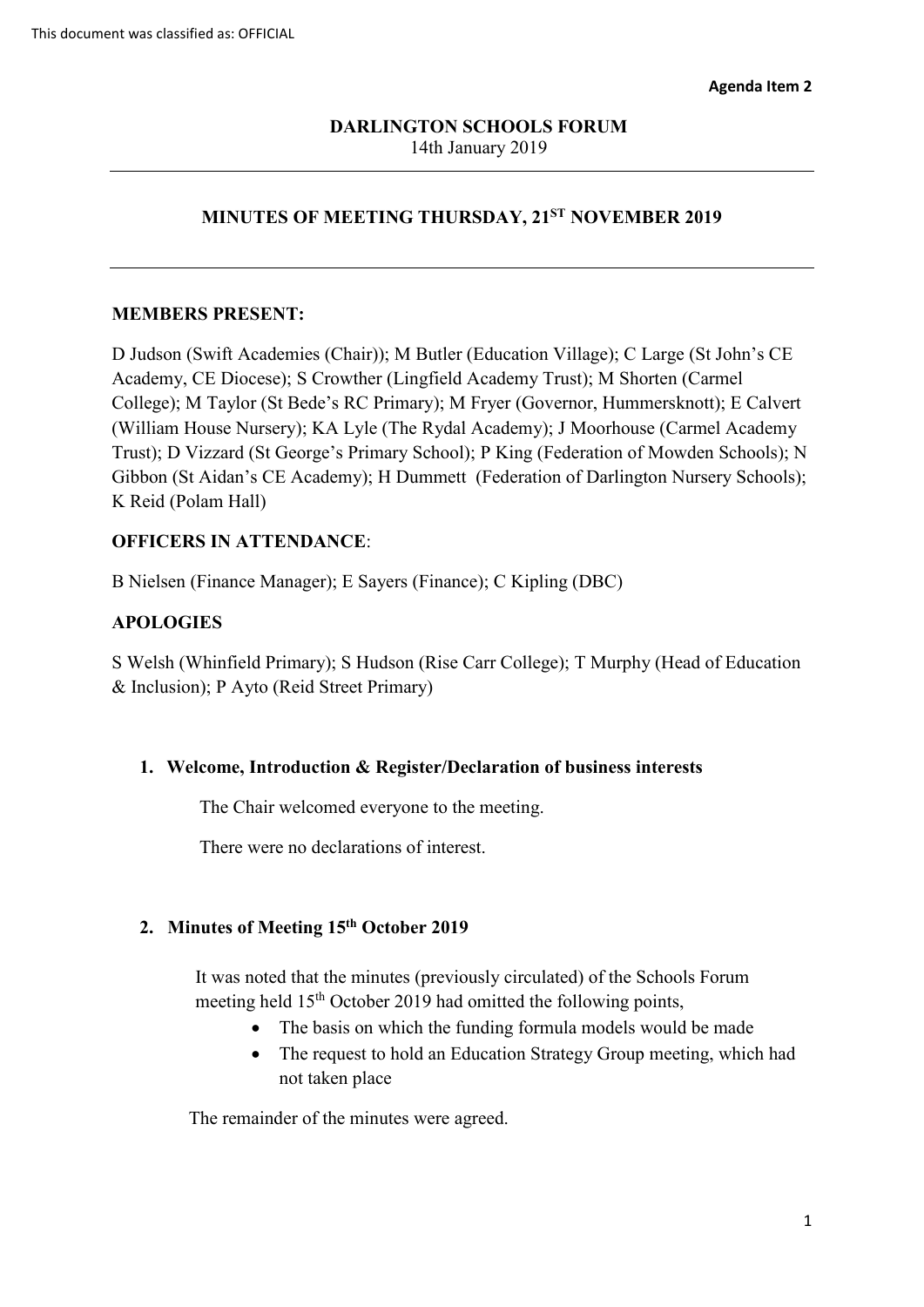## **3. High Needs Recovery Plan**

response on the  $30<sup>th</sup>$  October regarding the recovery plan submitted in June. The Finance Manager informed the Forum that he had now received a written

The points raised in the response by the DFE included,

- • That they would expect the plan to develop over time keeping Schools Forum involved and updated.
- 2021/22 the in-year budget stabilised. • They were pleased with the detail that had been provided and noted that in
- The savings identified were considered realistic and achievable.
- especially at post 16. • Some further detail was required on how EHCP numbers were calculated,
- • Noted that in future years no provision was made to transfer funding from need to be considered in light of the extra high needs funding. the schools block to the high needs block as the Local Authority would have to seek Forum approval. That transfers between the blocks would

## **4. Early Years Funding 2020/21**

 years funding, as the DfE has now published the hourly funding rates for 2 year old The Finance Manager presented the previously circulated paper regarding early and 3 & 4 year olds entitlement for 2020/21.

For Darlington the 2 year old funded rate will be £5.28 per hour, an increase of £0.08 on the 2019/20 rate and £4.52 for 3  $\&$  4 year olds, an increase of £0.08 on the 2019/20 rate.

No information has been received regarding the Early Years Pupil Premium rate or the Disability Access Fund.

 The DfE also confirmed that the supplementary funding for maintained nursery schools will be continued in 2020/21.

It was confirmed that this allocation was only for one year (2020/21), as no further years information was provided.

year old and  $3 \& 4$  years old hourly rates. Forum agreed the proposal to pass through the additional 8 pence funding for the 2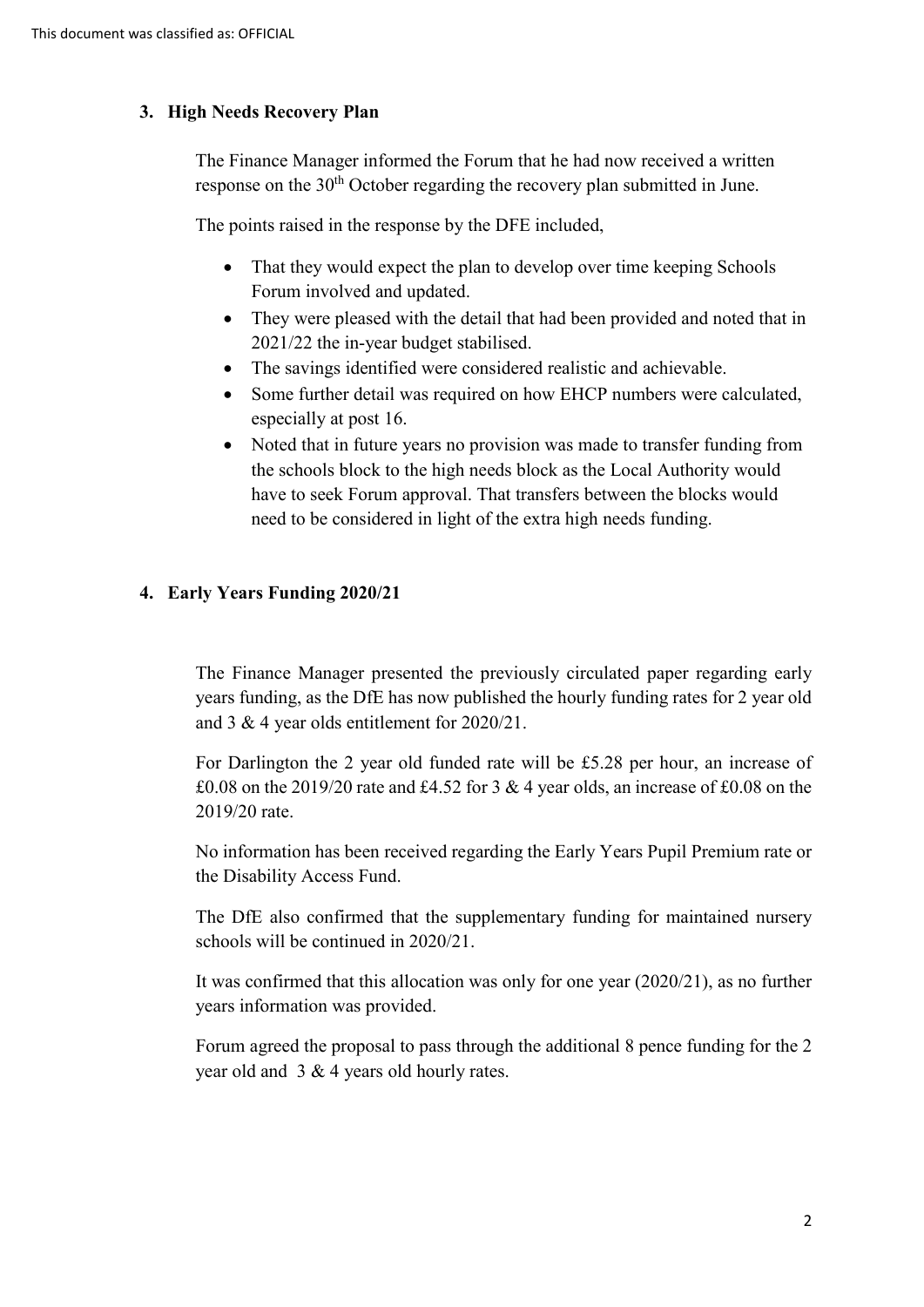### **5. School Funding Formula 2020/21**

The Finance manager talked to the previously circulated paper.

22 Responses on behalf of 33 schools were received. Overall this meant that 82.5% of schools provided a response.

### Part A

 The vast majority (81%) of schools did not agree with the Local Authority's proposal to transfer 1% from the schools block to the high needs block. However overall 94% of schools agreed to a transfer of 0.5% or more from the schools block to the high needs block.

### Part B

96% of responses agreed to the continued use of the same funding formula factors.

There was a split on responses to the options to distribute additional funding, but option D had the most agreement at 50%.

A comment was received in the consultation regarding the historic data used within the modelling, the Finance manager noted that the data used is what is provided by the DfE alongside the provisional 2020/21 DSG allocations and is intended to show the effect of the new formula on the current year so allowing a direct comparison. Due to timing it would not be possible to collect and calculate with more up to date information.

 Local Authority had taken on board the views of schools and hence the Local The Finance Manager noted that following receipt of the consultation results, the Authority was now proposing to transfer 0.5% from the schools block, as this was supported by most schools. To continue to use the existing formula factors and to model next years formula on option D as this received the most support.

Discussion took place regarding the paper with the following points noted,

- It was noted that the historic data in the models was less useful to a number of schools due to large changes in pupil numbers and also for schools funded on estimated numbers.
- It was noted that in option D more schools had lower gains than in other options, so it was not expected that option D would have the most support
- unique characteristic. Discussion took place upon how funding could be • It was raised that an opportunity had been missed with regard to targeting funding where needed. The parameters of the funding formula do not allow funding to be targeted to individual schools unless they have a allocated to those schools where it is needed and how this could be done with more equity.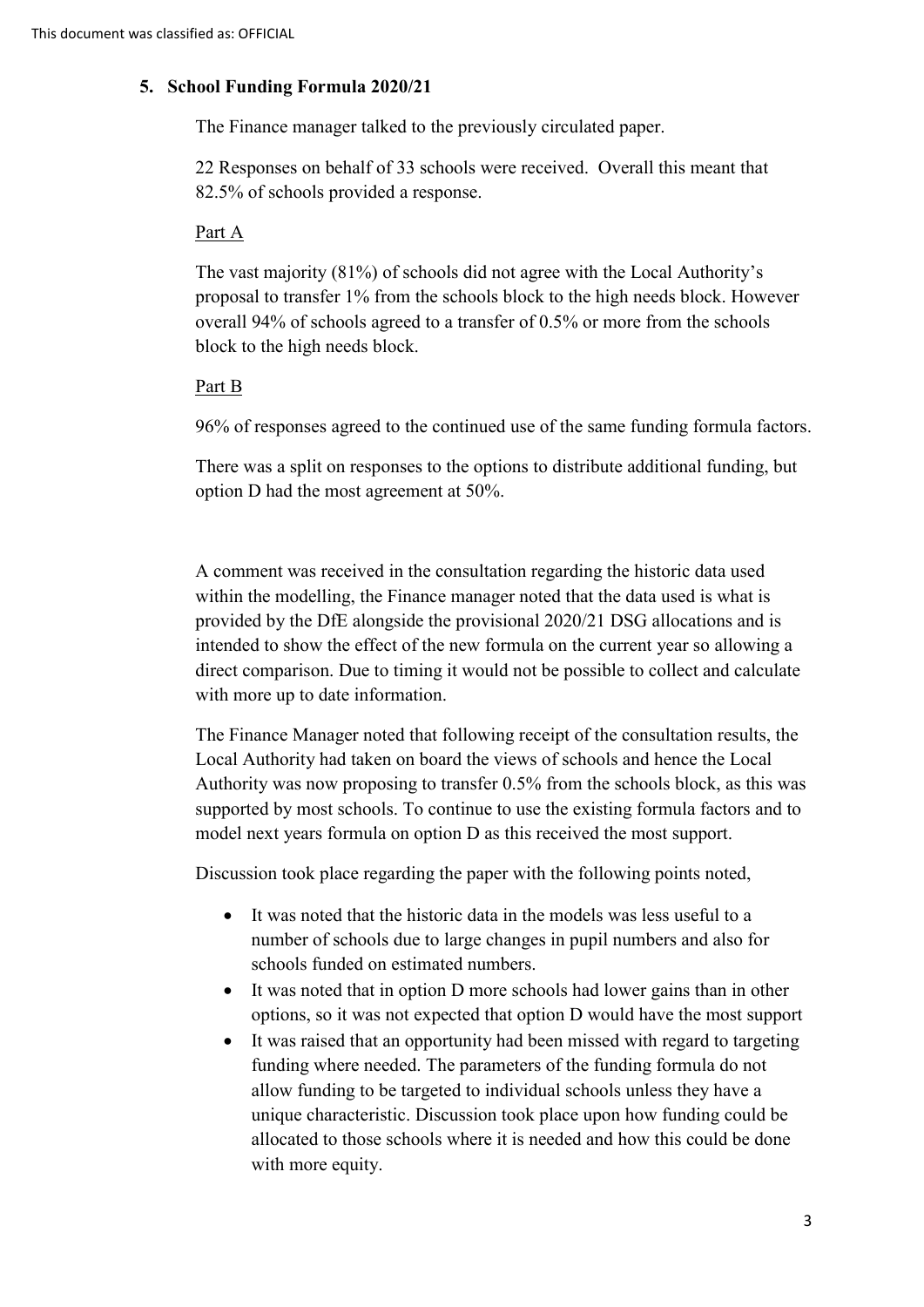- The Finance Manager noted that a decision was not required on part D today as there is the opportunity to look at further models once the actual formula tool and DSG were received, however due to timings, these would be limited.
- The Finance Manager informed the group that whichever option is selected the funding formula for 2020/21 would look at all resources available, including growth funding, which is not included within the provisional DSG allocations, along with any underspend currently held in the schools block.
- Further discussion took place regarding the selection of model to use in the formula. It was noted that in any option some schools would gain less than they would in other options and it was not possible to make all schools benefit by the same due to the parameters of the formula.
- the same, as although schools will receive different amounts based on new • It was mentioned that if further modelling is undertaken with the actual data (in December) that the differences between the models are likely to be pupil numbers the changes between models will be the same due to the characteristic and the formula protections.
- Discussion took place regarding remodelling once the actual APT and allocations are released in December and the possibility to look again, taking schools views. It was raised however that a consultation exercise had already been undertaken and that this should be used as the basis for budget setting, as this feedback should not be disregarded.
- With regard to part A, a question was raised about how this transfer effects the existing recovery plan. It was noted that the current recovery plan only has a budget transfer in 2019/20 as that was all Forum could agree at the time the plan was composed. No transfers were built into the plan for 2020/21or 2021/22. The plan in 2020/21 has a deficit position and the agreed additional transfer of funding from the schools block to the high needs block in 2020/21 would, along with the increase in the high needs block, mean a likely balanced budget in 2020/21. Therefore not increasing the accumulated deficit further, as the accumulated deficit will be required to be recovered.
- It was asked if a further transfer would be requested for 2021/22. It was noted that at present it is unknown if a transfer could be made in 2021/22 but if the option was available, this would be explored as the accumulated deficit would be £5million at the end of this year. It was noted however that only a transfer for 2020/21 was being considered at this meeting.
- Discussion took place regarding the accumulated deficit. At present no information has been provided as to when this will need to be recovered.

School Forum agreed to the recommendation under Part A, that a 0.05% transfer of funding from the schools block to the high needs block would be made in 2020/21.